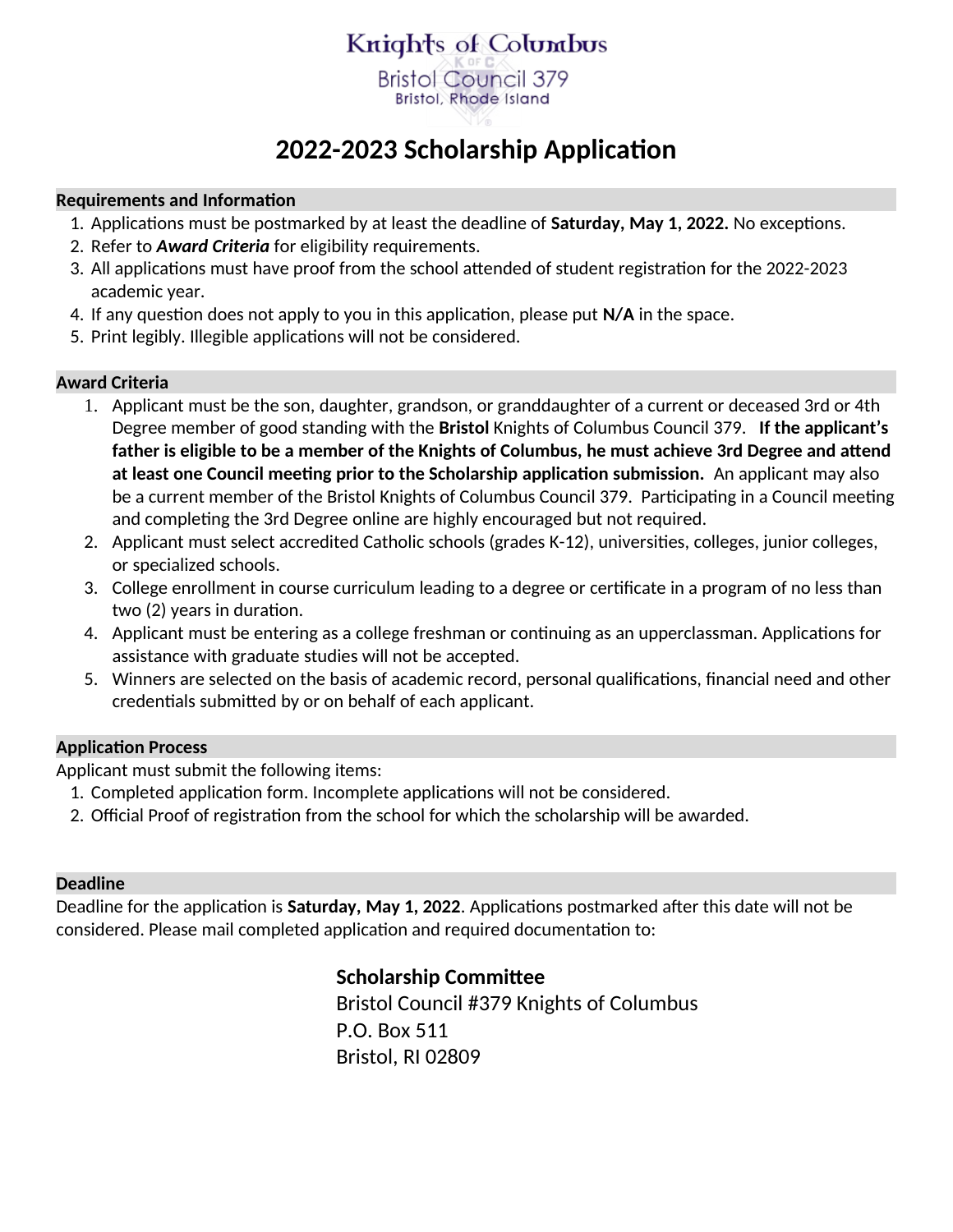## Knights of Columbus

**Bristol Council 379 Bristol, Rhode Island** 

## **2022-2023 Scholarship Application**

| <b>Students Attending Catholic Elementary or High School</b><br>Present School |                                       |  |  |
|--------------------------------------------------------------------------------|---------------------------------------|--|--|
| Attending:                                                                     |                                       |  |  |
|                                                                                | Graduation Date: ____________________ |  |  |
|                                                                                |                                       |  |  |
| <b>Applicant Information</b>                                                   |                                       |  |  |
|                                                                                |                                       |  |  |
|                                                                                |                                       |  |  |
|                                                                                |                                       |  |  |
|                                                                                | ZIP:<br>State:                        |  |  |
|                                                                                |                                       |  |  |
|                                                                                |                                       |  |  |
|                                                                                |                                       |  |  |
|                                                                                |                                       |  |  |
|                                                                                |                                       |  |  |
|                                                                                |                                       |  |  |
|                                                                                |                                       |  |  |

#### **Statement of Accuracy**

I hereby affirm that all the above stated information provided by me is true and correct to the best of my knowledge.

I hereby understand that if chosen as a scholarship winner, according to Bristol Council #379 Knights of Columbus Scholarship policy, I must provide evidence of enrollment / registration at elementary, high school, or college of my choice before scholarship funds can be awarded.

| Signature of Scholarship Applicant: | Date: |
|-------------------------------------|-------|
| Eligible Member's Signature:        | Date: |